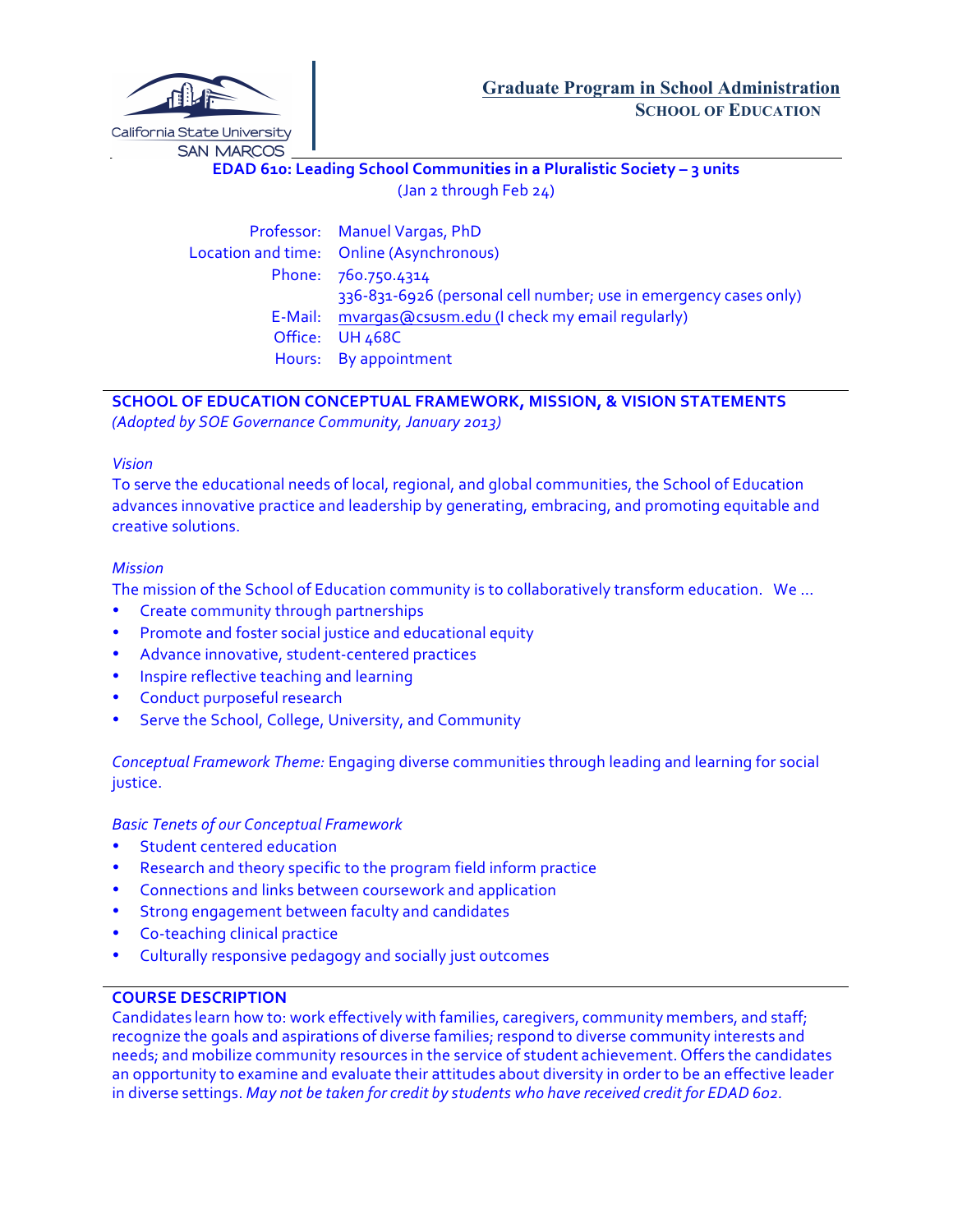### *Enrollment restricted to students who have obtained consent of Program Coordinator.*

**Course Prerequisites:** Admissions to the university and to the Administrative Services Credential Program.

**Student Learning Outcomes (SLOs)**. Upon successful completion of this course, program candidates will be able to ...

- Write and develop a vision of teaching and learning specific to the school and its political, social, economic, and cultural context that is consistent with the local education agency's vision and goals.
- Demonstrate a comprehensive knowledge of socio-political-cultural variations affecting leadership practices in the public schools.
- Respond with formal and non-formal approaches for effectively leading school-community relations toward the support of the school's vision and student learning.
- Articulate a variety of leadership skills, focused on organizational culture, systems thinking, and cultural proficiency as conceptual frameworks.
- Address the diverse expectations, needs, aspirations, and goals of family and community groups and uses knowledge as basis for planning and decision-making.
- Conduct an ongoing environmental scan with key members of the school community about progress and revisions in meeting the school goals.

*Note:* The above learning outcomes, as well as course assessment measures, and learning activities *included in this course have been aligned with the following* California Commission on Teacher Credentialing (CCTC) standards:

**Leadership Program Standards** (CCTC, 2013). This course will provide opportunities for program candidates to develop their leadership knowledge, skills, and dispositions under the following the California Category II Curriculum Standards:

- Program Standard 6-- Visionary Leadership: actionable and sustainable vision of teaching and learning that is responsive to the changing context of a given school.
- Program Standard 7-- Instructional Leadership: knowledge of the standards and the ability to monitor teaching and give feedback.
- Program Standard 8-- School Improvement Leadership: increases his/her capacity to communicate and lead others in continuous improvement.
- Program Standard 9-- Professional Learning and Growth Leadership: model and facilitate PD, including collaboration.
- Program Standard 10-- Organizational and Systems Leadership: understand, align, and integrate organizational structures, including resource management.
- Program Standard 11-- Community Leadership: communicate about the school and share with a broad range of stakeholders.

**California Administrator Performance Expectations (CCTC, 2016). Upon completion of the course, the** candidate will demonstrate an understanding of effective leadership practices regarding the following:

- (1) Developing and Articulating a Vision of Teaching and Learning for the School Consistent With the Local Education Agency's Overall Vision and Goals
- (2) Developing a Shared Commitmentto the Vision among All Members of the School Community
- (3) Leading by Example to Promote Implementation of the Vision
- (4) Sharing Leadership of the Vision with Others in the School Community
- (13) Understanding the Complex Interaction of the School's Systems
- (15) Communicating with the diverse School Community about school-wide outcomes data and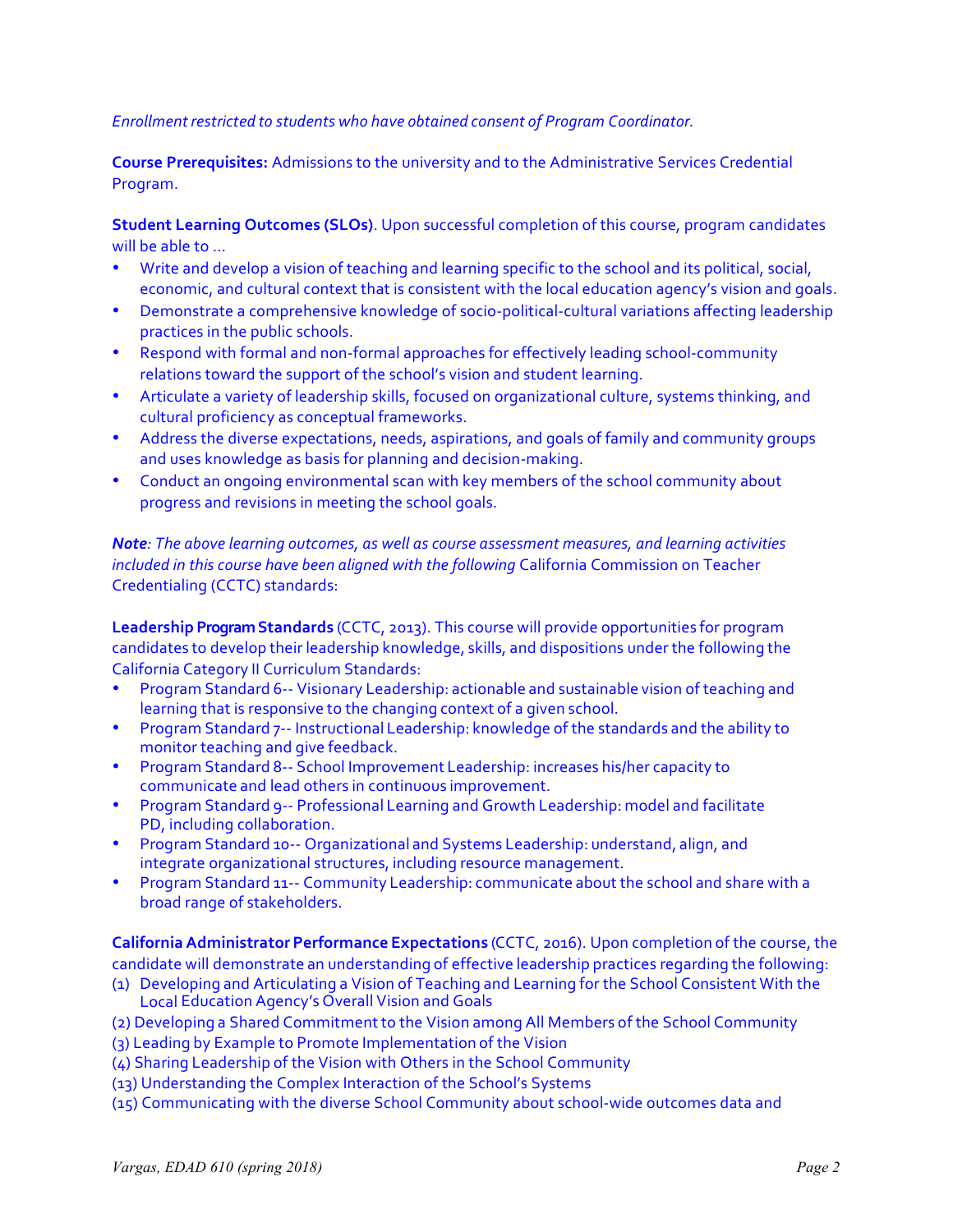improvement goals

(16) Involving the Community in the School's Vision and Goals.

(17) Understanding the School and Community Context to Create an Inclusive School Environment (20) Representing and Promoting the School's Accomplishments and Needs to the LEA and the Public. 

## **Authorization to Teach English Learners**

This credential program has been specifically designed to prepare teachers for the diversity of languages often encountered in California public school classrooms. The authorization to teach English learners is met through the infusion of content and experiences within the credential program, as well as additional coursework. Candidates successfully completing this program receive a credential with authorization to teach English learners. *(Approved by CCTC in SB 2042 Program Standards, August 02)*

## **Standards for California Teachers of English Learners (CTEL)**

Standard 9: Culture and Cultural Diversity and Their Relationship to Academic Achievement Standard 10: Culturally Inclusive Instruction

**CTEL** candidates will need to upload their graded CTEL signature assignment(with a passing grade or rubric indicating passing grade for assignment) to their **CTEL electronic portfolio** upon completion of this course. CTEL Program Coordinator will then review the candidate's CTEL standards in their electronic portfolio in order to fulfill their certification requirements for the California State Department of Education. For further clarification, please contact Ana Hernandez, CTEL Program Coordinator, at ahernand@csusm.edu.

# **COURSE TEXTS AND BASIC READINGS**

Leithwood, K. & Seashore-Louis, K. (2012, 1<sup>st</sup> ed.). *Linking leadership to student learning*. San Francisco, CA: Jossey-Bass, A Wiley Imprint. ISBN-978-0-470-62331-2. Required.

Lindsey, R., Robins, K., Terrell, R. (2009, 3<sup>rd</sup> ed). *Cultural proficiency: A manual for school leaders*. Thousand Oaks, CA: Corwin. ISBN-978-1-4129-6363-3. Required.

### **Optional**

Chin, J. & Trimble, J. (2015). *Diversity and leadership*. Thousand Oaks, CA: Sage Publications, Inc. Blankstein, A. & Noguera, P. (2015). *Excellence through equity*. Thousand Oakes, CA: Corwin.

Journal articles selected and assigned by course instructor. The richness of class discussions (threaded discussion for online participants) depends on the richness of preparation of class discussants. Refer to Course Assignments and rubrics and Appendices for further directions. These will be available through **Open Educational Resources.** 

### **GENERAL CONSIDERATIONS**

### **Attendance Policy**

Due to the dynamic and interactive nature of courses in the School of Education, all candidates are expected to attend all classes and participate actively. Candidates **must** participate in at least 80% of the course sessions to be eligible for a passing grade in this course. Additional absences may further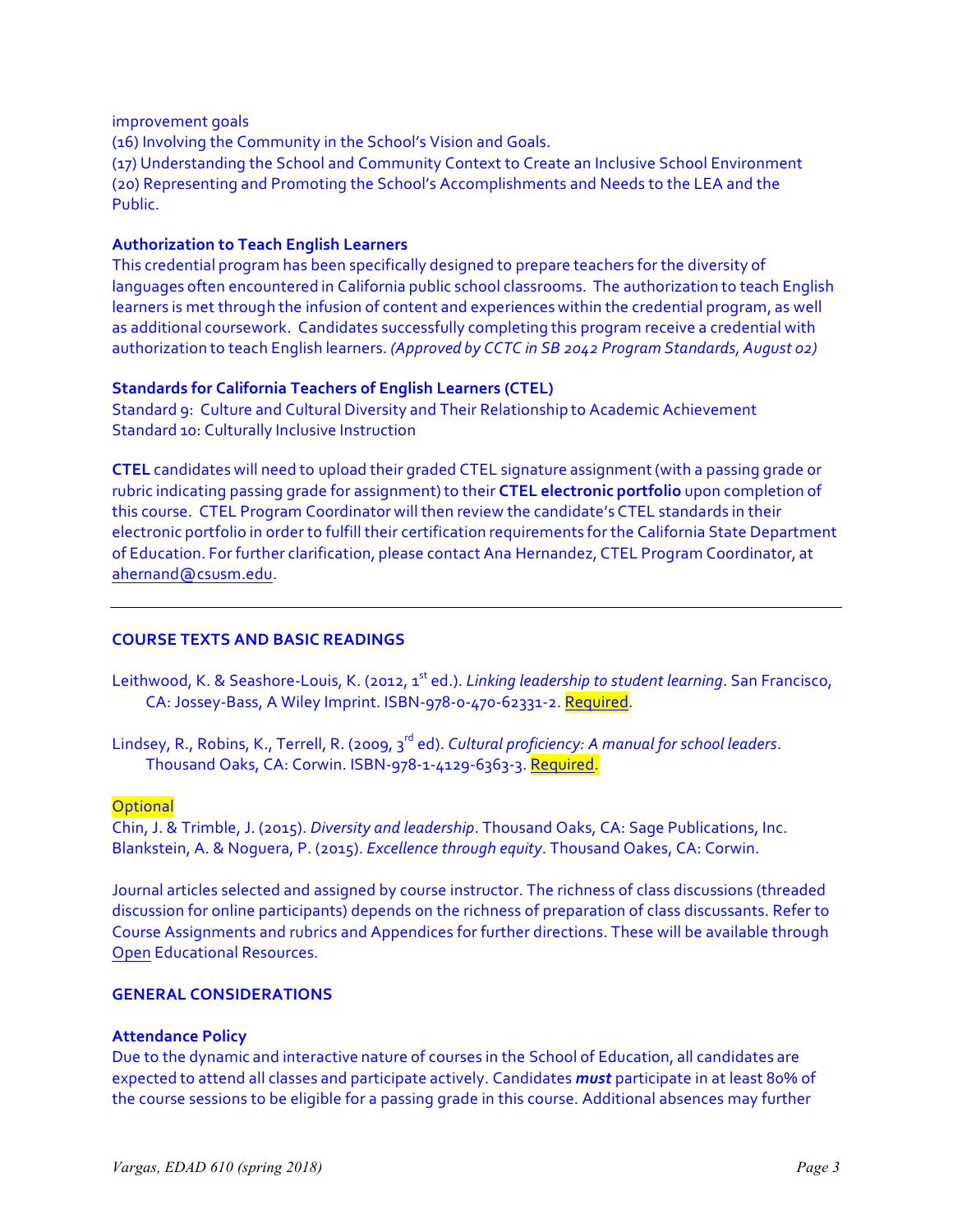impact the course grade. Should the candidate have extenuating circumstances, s/he should contact the instructor as soon as possible. Notification of an absence does not constitute an excuse.

#### **CSUSM Accommodation Services (**http://www.csusm.edu/dss/)

Students with disabilities who require reasonable accommodations must seek approval for services by providing appropriate and recent documentation to the Office of Disability Support Services (DSS). This office is in Craven Hall 4300, contact by phone at (760) 750-4905, or TTY (760) 750-4909. Students authorized by DSS to receive reasonable accommodations should meet with their instructor during office hours. Alternatively, in order to ensure confidentiality, in a more private setting.

### **All University Writing Requirement**

In keeping with All-University Writing Requirement, this course will have a writing component of at least 2,500 words. This requirement will be met through the course assessments measures.

### **CSUSM Academic Honesty Policy**

The following is an excerpt of CSUSM's policy:

Students will be expected to adhere to standards of academic honesty and integrity, as outlined in the Student Academic Honesty Policy. All written work and oral assignments must be original work. All ideas/materials that are borrowed from other sources must have appropriate references to the original sources. Any quoted material should give credit to the source and be punctuated with quotation marks.

Students are responsible for honest completion of their work including examinations. There will be no tolerance for infractions. If you believe there has been an infraction by someone in the class, please bring it to the instructor's attention. The instructor reserves the right to discipline any student for academic dishonesty in accordance with the general rules and regulations of the university. Disciplinary action may include the lowering of grades and/or the assignment of a failing grade for an exam, assignment, or the class as a whole. (http://www.csusm.edu/policies/active/documents/Academic\_Honesty\_Policy.html)

Incidents of Academic Dishonesty will be reported to the Dean of Students. Sanctions at the University level may include suspension or expulsion from the University.

#### **Plagiarism**

As an educator, it is expected that each candidate will do his/her own work, and contribute equally to group projects and processes. Plagiarism or cheating is unacceptable under any circumstances. If you are in doubt about whether your work is paraphrased or plagiarized see the Plagiarism Prevention for Students website http://library.csusm.edu/plagiarism/index.html. If there are questions about academic honesty, please consult the University catalog.

#### **Use of Technology**

Candidates are expected to demonstrate competency in the use of various forms of technology (i.e. word processing, electronic mail, Moodle, use of the Internet, and/or multimedia presentations). Specific requirements for course assignments with regard to technology are at the discretion of the instructor. Keep a digital copy of all assignments for use in your teaching portfolio. All assignments will be submitted online, and some will be submitted in hard copy as well. Details will be given in class.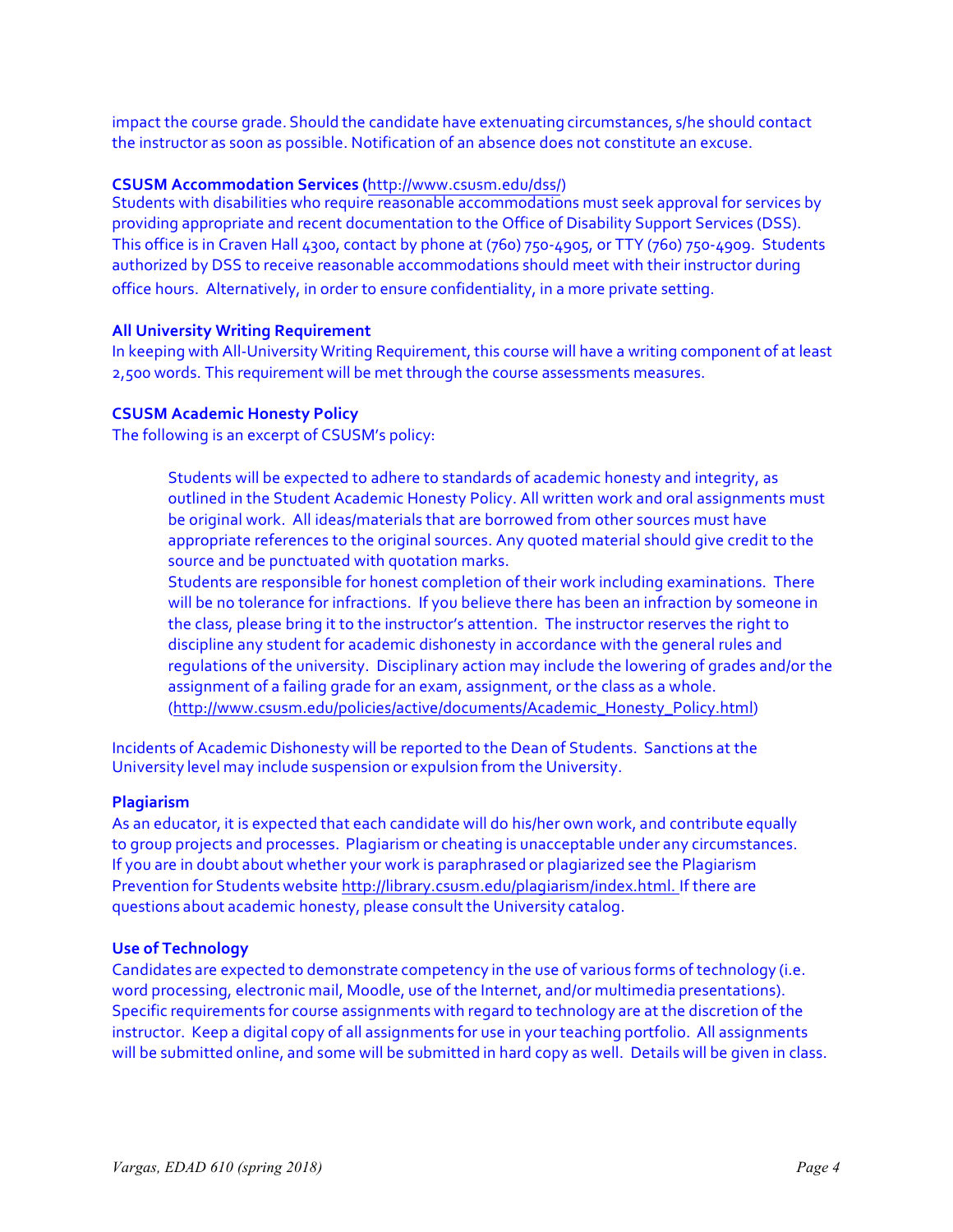### **Electronic Communication Protocol**

Electronic correspondence is a part of your professional interactions. If you need to contact the instructor, e-mail is often the easiest way to do so. It is my intention to respond to all received e-mails in a timely manner. Please be reminded that e-mail and on-line discussions are a very specific form of communication, with their own etiquette. For instance, electronic messages sent in all upper case (or lower case) letters, major typos, or slang, often communicate more than the sender originally intended. Please be mindful of all e-mail and on-line discussion messages you send to your colleagues, to faculty members in the School of Education, or to persons within the greater educational community. All electronic messages should be crafted with professionalism and care. Things to consider:

- Would I say in person what this electronic message specifically says?
- Could this message be misconstrued?
- Does this message represent my highest self?
- Am I sending this electronic message to avoid a face-to-face conversation?

In addition, if there is ever a concern with an electronic message sent to you, please talk with the author directly in order to correct any confusion.

#### **Our Learning Community**

The following will serve as the foundational principles by which we relate to each other as we learn together. As a community, we may add specifics to these principles as needed.

- We speak from our own experience
- We are open to hearing others
- We share air time equitably
- We are willing to have our thinking challenged
- We respect confidentiality
- We share experiences that are issue focused, not necessarily who said it or where
- Each of us participates using a "value added" approach by expanding upon ideas, providing examples, and/or expressing a different perspective.
- We will participate in discussions, presentations, and reflections that will prepare you to lead schools and communities as places where human differences are respected and where cultural proficiency is part of the teaching and learning process.

### **COURSE ASSIGNMENTS & OTHER ASSESSMENTS**

### **Assessment of Professional Dispositions**

Assessing a candidate's dispositions within a professional preparation program is recognition that teaching and working with learners of all ages require not only specific content knowledge and pedagogical skills, but positive attitudes about multiple dimensions of the profession. The School of Education has identified six dispositions – social justice and equity, collaboration, critical thinking, professional ethics, reflective teaching and learning, and life-long learning—and developed an assessment rubric. For each dispositional element, there are three levels of performance *unacceptable*, *initial target*, and *advanced target*. The description and rubric for the three levels of performance offer measurable behaviors and examples.

The assessmentis designed to provide candidates with ongoing feedback for their growth in professional dispositions and includes self-assessment by the candidate. The dispositions and rubric are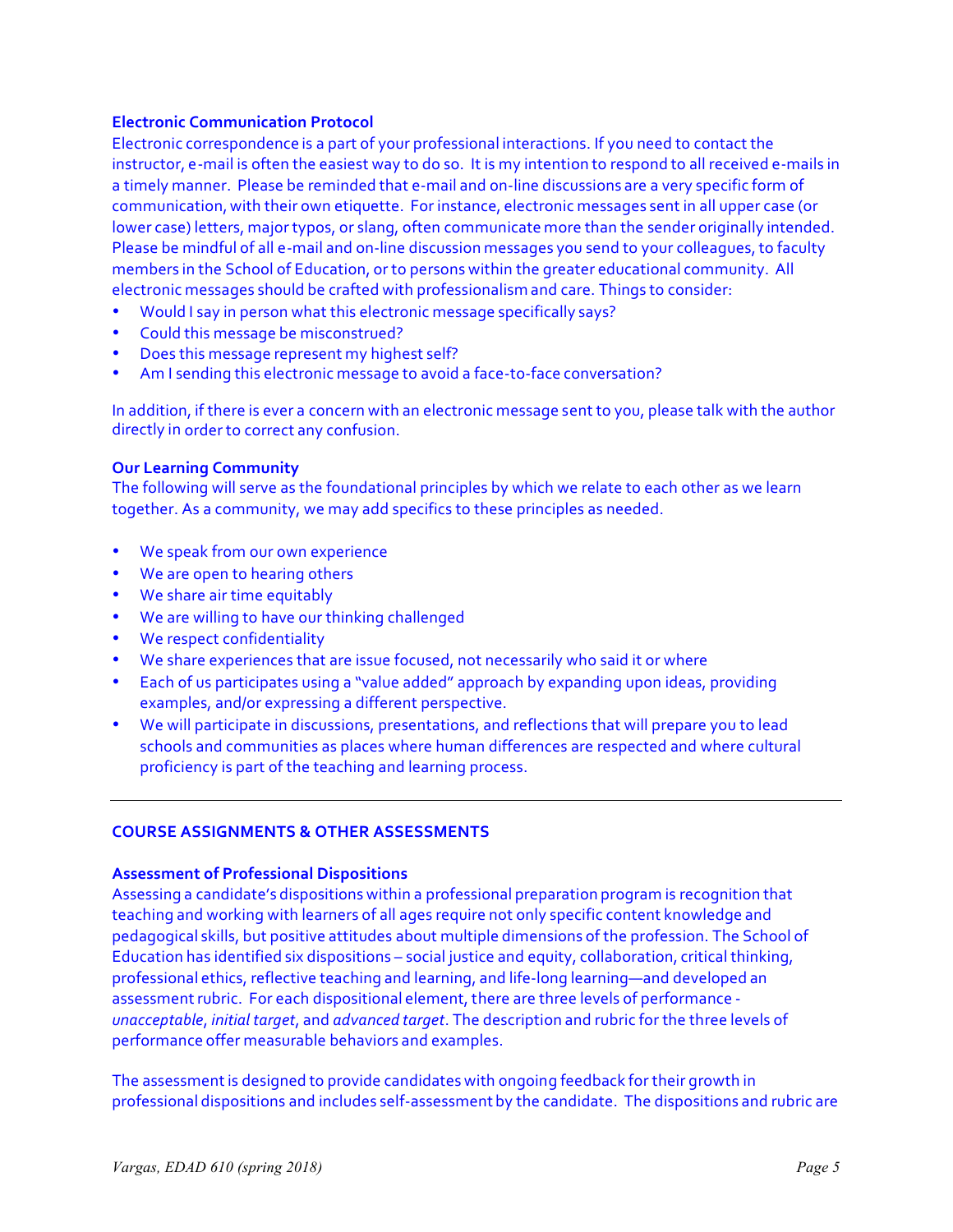presented, explained and assessed three times over the course of the program (the beginning of the first semester, the beginning of the third semester, and the end of the fourth semester), as well as in clinical practice. Based upon assessment feedback candidates will compose a reflection paper that becomes part of the candidate's final portfolio. Candidates are expected to meet the level of *initial target* during the program.

# **Course Assignments and Grading Standards (**Based on a total of 100%)

All assignments are due on the dates indicated. Assignments must be word-processed, double-spaced, and with standard margins. It is expected that all assignments will reflect graduate-level composition and exposition. I encourage you to use electronic spelling and grammar checking. There are detailed rubrics for all assignments, including discussion *forums*; adhere to these quidelines in order to produce quality work; in this case, less, of higher quality, is more.

*Please note:* If you are unable to submit an assignment by the due date, it is your responsibility to contact the instructor before the deadline. There will be penalty for late work; the logic is simple: students who *make the effort to be on time should not be adversely affected by extended completion time for other* peers. For every day you are late, one point will be deducted from that assignment; if you are five days late, *you* will receive **no credit** for that assignment.

- **1. Participation and Engagement** (20%): As a graduate student, you are expected to take an active role in class discussions, online assignments, assigned readings, and other class activities. The quality of the course rests upon the quality of your preparation and participation. You are expected to attend, or participate in every class, come prepared to contribute, and be an active participant. For online participants, you are expected to upload *posts* and *answers* to the discussion *forum* sites based on specific questions drawn from video clips, textbook material, journal readings, and instructor's Power Point presentations. See Participation Rubric for more specific information.
- **2.** Weekly Summaries (30%): As part of a professional learning community, you will complete three weekly summaries, which will be drawn from key readings (text or journal articles), video clip viewings, discussion *forums*, and instructor's Power Point presentations (10% X 3 = 30%). Key to Weekly Summaries is your ability to integrate major pieces of knowledge from sources presented to you that week. There will be specific weeks identified for you to complete the three summaries; submission dates will be clearly indicated in the course and weekly calendars. Refer to **Weekly Summary Rubric** for more directions.
- 3. **Journal Reading Summaries** (20%): In preparation for scholarly work in the program, you will write two journal article summaries, which should include major points made by journal writers, your own arrangement of the main points in your own language, and appropriate scholarly terminology. Use APA format and include an introductory summary paragraph to your paper. Two journal readings will be assigned to you to ensure rich interaction in the discussion forums. Submission dates will be clearly indicated in the course and weekly calendars ( $10\%$   $X$   $z$  =  $20\%$ ). Refer to **Journal Reading Summaries** rubric for more directions.
- 4. **Context Map** (30%): This Context Map, or environmental scan as is also known, assignment represents a culminating product for this course and for the Ed Admin Program. This assignment will include, among other features of a school community, the social, political, economic, legal, educational, demographic, and cultural impact upon schools and districts. The length of your paper should average about 12 pages, including graphs. Refer to the **Context Map** rubric for more directions. To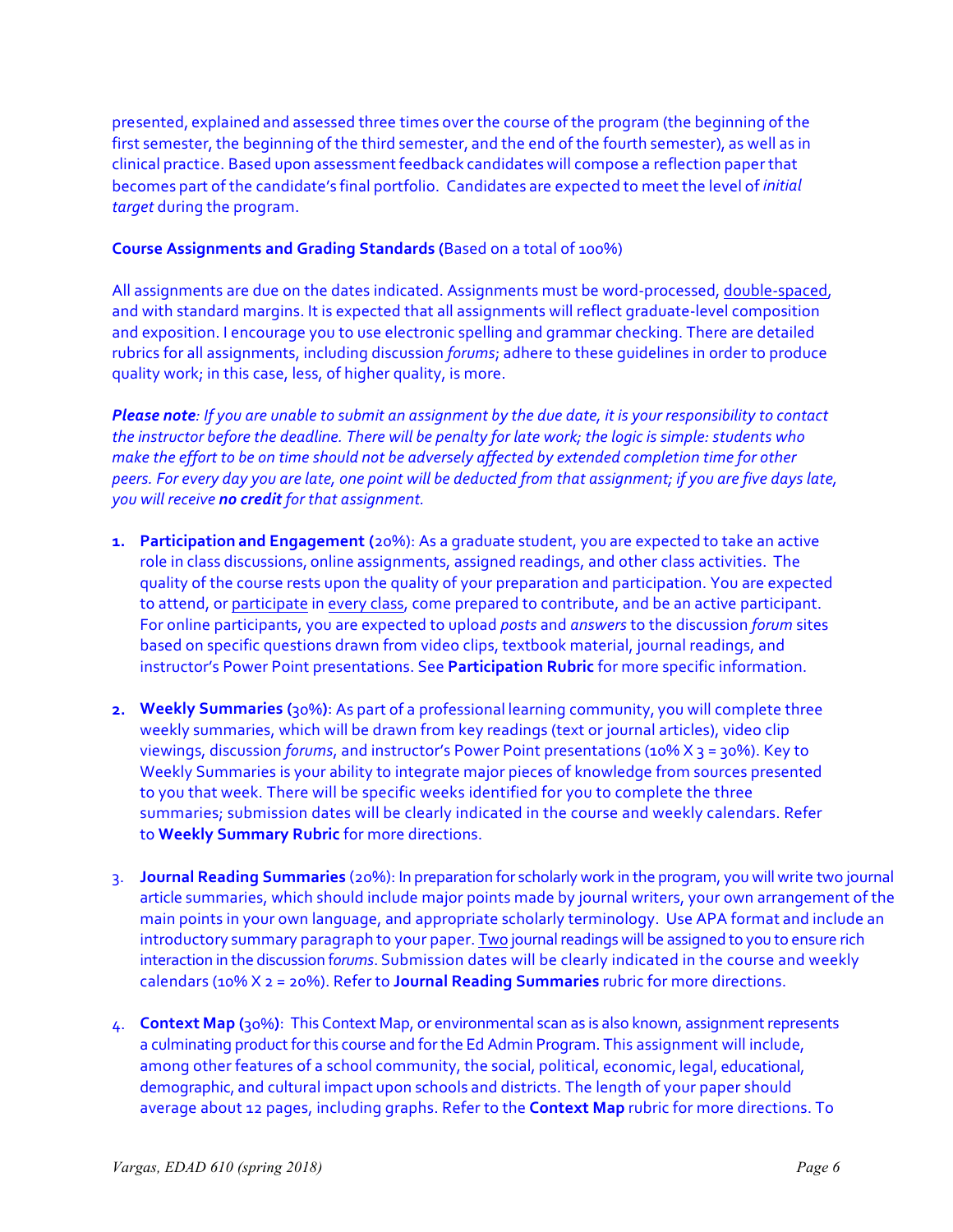assist you in the completion of this major assignment, individual components of the Context Map will be submitted at different intervals through the eight weeks of the duration of the course.

*Please note:* The instructor for this course will always work in a timely way with students if a change to the *course syllabus or materials is necessary.* 

| Does not meet standards (B-<br>or below)                                                                                                                                                                                                                                                                                                                                                                                                           | <b>Approaching Standards</b><br>$(B+/A-)$                                                                                                                                                                                                                                                                                                                                                                                                                                                             | <b>Meets Standards (A)</b>                                                                                                                                                                                                                                                                                                                                                                                                                                                                                                                                                                                                                                                                                    |
|----------------------------------------------------------------------------------------------------------------------------------------------------------------------------------------------------------------------------------------------------------------------------------------------------------------------------------------------------------------------------------------------------------------------------------------------------|-------------------------------------------------------------------------------------------------------------------------------------------------------------------------------------------------------------------------------------------------------------------------------------------------------------------------------------------------------------------------------------------------------------------------------------------------------------------------------------------------------|---------------------------------------------------------------------------------------------------------------------------------------------------------------------------------------------------------------------------------------------------------------------------------------------------------------------------------------------------------------------------------------------------------------------------------------------------------------------------------------------------------------------------------------------------------------------------------------------------------------------------------------------------------------------------------------------------------------|
| Includes some of the<br>required elements as<br>delineated in the syllabus<br>Some components of the<br>assignment are included<br>Provides a few concrete<br>$\bullet$<br>details of the information<br>required for the<br>assignment<br>Includes personal<br>$\bullet$<br>viewpoints<br>Organization hard to<br>follow<br>Many mechanical errors,<br>including APA format<br>Hard to read<br>$\bullet$<br>Little sentence/vocabulary<br>variety | Includes required<br>elements as delineated<br>in the syllabus<br>All components of the<br>$\bullet$<br>assignment are included<br>٠<br>Provides concrete<br>$\bullet$<br>details of the<br>information required for<br>the assignment<br>Includes personal<br>viewpoints<br><b>Good organization</b><br>$\bullet$<br>Has few, if any,<br>$\bullet$<br>mechanical errors<br>including APA format<br>Holds interest - is<br>interesting to read<br>Some<br>$\bullet$<br>sentence/vocabulary<br>variety | Includes required elements as<br>$\bullet$<br>delineated in the syllabus<br>All components of the assignment<br>$\bullet$<br>are included<br>Provides concrete details of the<br>$\bullet$<br>information required for the<br>assignment and makes clear<br>connections to class discussions,<br>readings and activities<br>Insightful commentary using<br>$\bullet$<br>personal viewpoints supported by<br>current learning<br>Presents clear and logical<br>$\bullet$<br>organization of thoughts<br>Has few, if any, mechanical errors,<br>٠<br>including APA format<br>Holds interest - is engaging and<br>$\bullet$<br>thought-provoking to the<br>audience<br>Uses a sophisticated scholar<br>$\bullet$ |
|                                                                                                                                                                                                                                                                                                                                                                                                                                                    |                                                                                                                                                                                                                                                                                                                                                                                                                                                                                                       | researcher vocabulary and<br>sentence structure                                                                                                                                                                                                                                                                                                                                                                                                                                                                                                                                                                                                                                                               |

# **GRADING STANDARDS** (100-95=A; 94-89=A-/B+; 88-83=B/B-; 82-77=C)

This rubric represents a set of general quidelines that we will use to evaluate your work. As a graduate candidate, it is critical that you communicate your ideas through multiple formats. The written word is a powerful demonstration of your knowledge, skills, and dispositions. Therefore, we hold high expectations of your performance and we are committed to providing you with useful and meaningful feedback that will support your learning and continued development as an educational leader. Thus, we believe a graduate student ...

- Completes all assignments on time and demonstrates the ability to summarize, analyze, and reflect at complex levels.
- Varies sources of information for assignments, demonstrating high degree of effort in pursuing multiple perspectives around important educational issues.
- Completes all the reading assignments and develops thoughtful and thorough responses.
- Produces work that reveals a strong commitment to self-discovery and learning.
- Produces work at a highly professional level in terms of both writing and content.